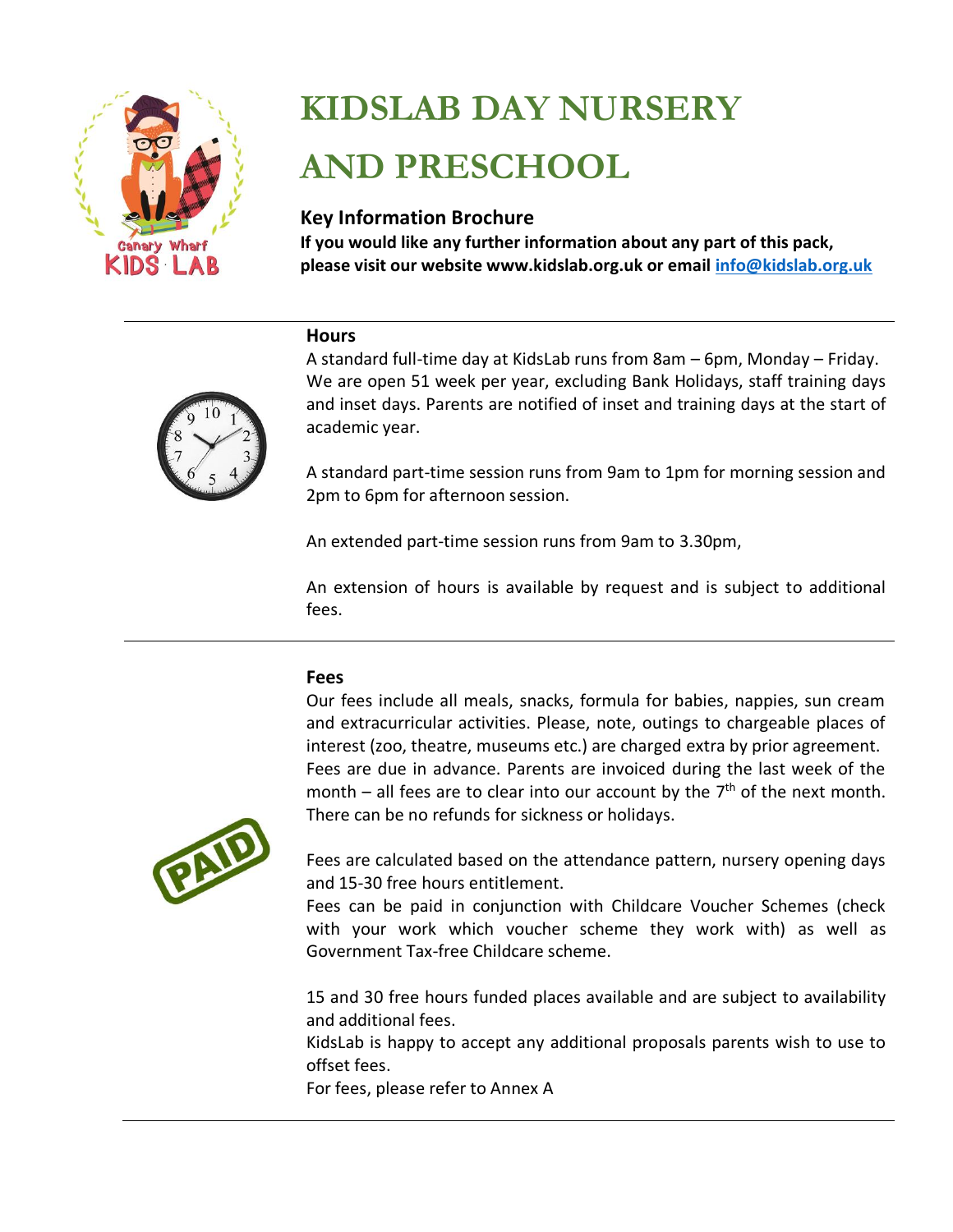### **Flexibility**



In the KidsLab we understand that often childcare requirements change and where possible, staff will be as flexible as they possibly can. However, we do ask that you give the nursery as much notice as possible to ensure extra/ad hoc days and day swaps can be accommodated.

Emergency day swaps are subject to availability and only available once in a month.

Ad hoc days are subject to availability, you can purchase extra ad hoc days at the standard daily rate.

### **Registration**

To register your child at KidsLab, please e-mail the Management team to request a registration form. Parents can request a show around of the nursery prior to registering.

### **Waiting List**

If place is not available straight away, your child will be registered in the waiting list. Availability is assessed on a monthly basis, taking into accounts any children leaving, room moves or any other changes to numbers. If your child does not receive a place to start immediately, they will be kept on the waiting list until a place becomes available.



# **Allocation of Places**

Places at KidsLab are offered on the basis of the following order of priority:

- a current child wishing to increase sessions
- a child with a sibling currently attending the nursery
- referral from any other family attending the nursery for more than a term
- the date of waiting list registration

Full time places are also prioritised over part-time places and if there is outstanding availability with requested days.

Please note that whilst we do prioritise siblings, parents are asked to register their younger child as early as possible.

### **Accepting a Place**

On acceptance of a place at KidsLab, £100 are paid as a non-refundable deposit and registration fee. The payment shall be received within 48 hours and this is a confirmation of your acceptance/declining a place. Once payment is received, you will be issued the contract and all required documents.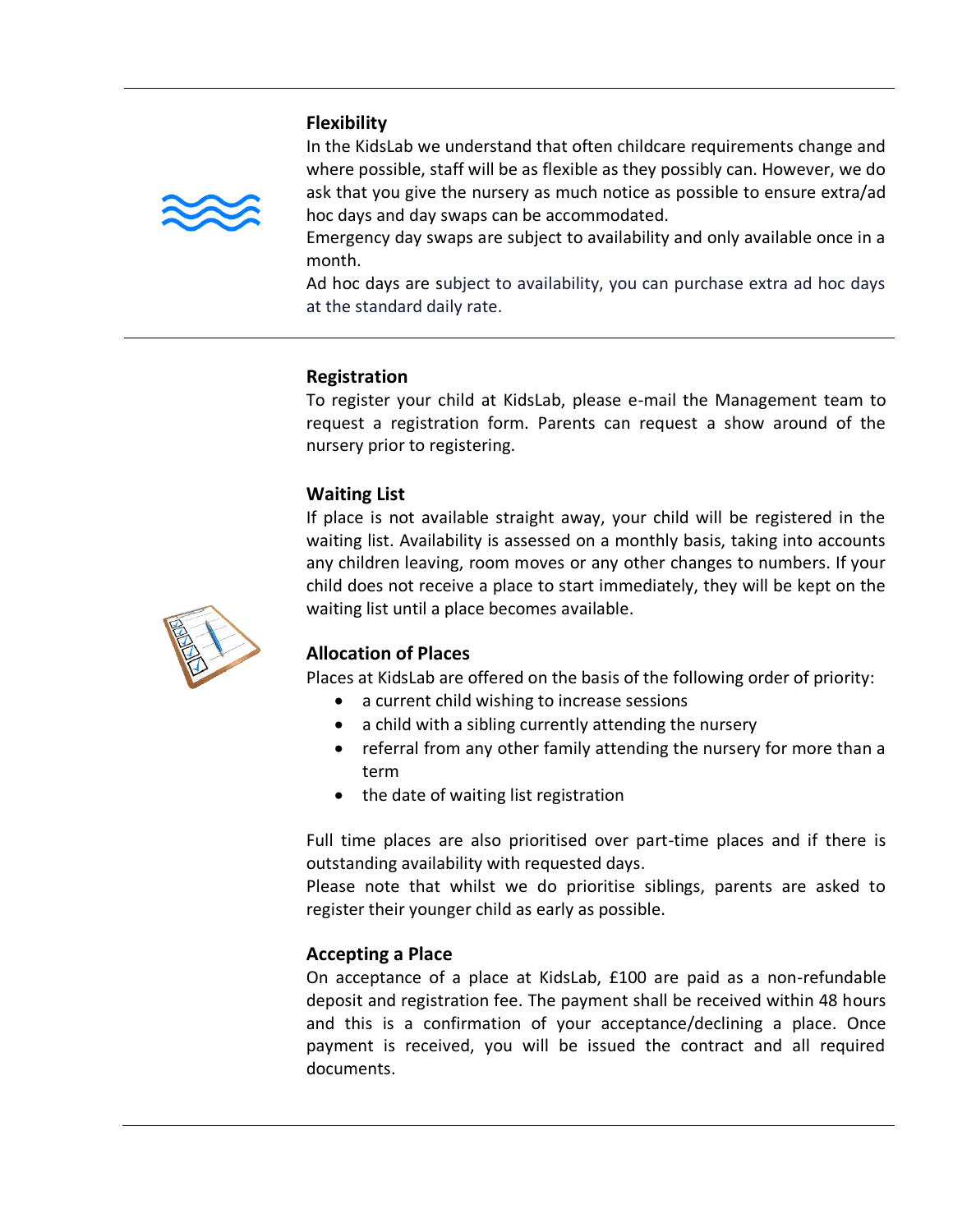### **Curriculum**

In the KidsLab we have our unique curriculum which includes:

- **EYFS** requirements implemented through the structured and carefully planned activities ensuring every child develops and blossoms in their own pace
- **School-readiness programme** which enables every child to be school ready by the start of Reception
- **Curiosity Approach Accreditation** which gives us a unique opportunity to implement an amazing philosophy into nursery daily life and teaching
- **STEAM focus:** weekly Science club, Drama and Music Sensory classes, technology, engineering and early math activities
- **Multilingualism and multicultural approach**: language development activities (including French, Russian, Mandarin classes), the unique "Babylon" programme that introduces children to the different cultures and languages (including stories, songs, cultural artefacts, fun facts, basic of geography and history, as well as language)
- **"Healthy Early Years London".** KidsLab participates in the Mayor of London programme promoting health and wellbeing in the Early Years
- **"1000 hours outdoors**" programme promoting children activities outdoors in the KidsLab own garden. Children are encouraged to be active, learn a lot about nature, planting, gardening and observing
- **Community relationships.** As part of our curriculum children are taken to the different outings including local places of interest (Mudchute farm, Docklands museum, Idea store etc.) and cultural, social places such as Fire Station, Theatre, Observatory etc.

 **Our curriculum document is available on request. You can also find our daily routine in the Annex B**

# **Food and Drink**

KidsLab offers a nutritious, balanced diet provided by Zebedees (https://zebedees.co.uk/). Cooked meals, snacks, water and cow's milk are inclusive within fees.

Cooked meals are provided three times a day: breakfast (9.00 – 9.30), lunch (12.15 – 12.45) and dinner (17.15 -17.45). Snacks are provided two times a day: morning snack  $(10.30 - 10.45)$  and afternoon snack  $(15.15 - 15.30)$ . Fresh water is accessible at all time

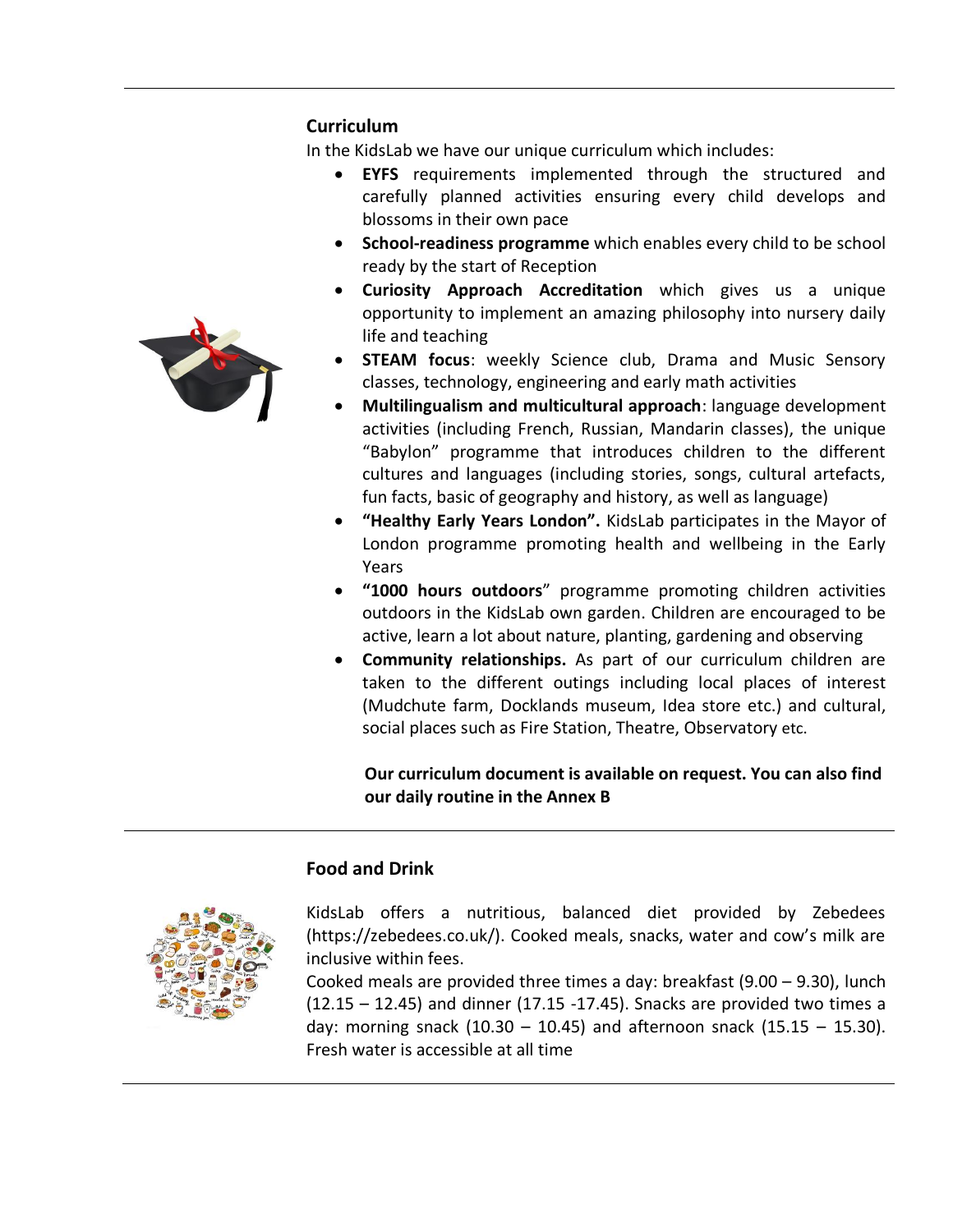# **Annex A Fees Policy**

# **FULL-TIME DAY CARE (8.00 to 18.00)**

# **NO FREE HOURS**

\_\_\_\_\_\_\_\_\_\_\_\_\_\_\_\_\_\_\_\_\_\_\_\_\_\_\_\_\_\_\_\_\_\_\_\_\_\_\_\_\_\_\_\_\_\_\_\_\_\_\_\_\_\_\_\_\_\_\_\_\_\_\_\_\_\_\_\_\_\_\_\_\_\_\_

\_\_\_\_\_\_\_\_\_\_\_\_\_\_\_\_\_\_\_\_\_\_\_\_\_\_\_\_\_\_\_\_\_\_\_\_\_\_\_\_\_\_\_\_\_\_\_\_\_\_\_\_\_\_\_\_\_\_\_\_\_\_\_\_\_\_\_\_\_\_\_\_\_\_\_

5 days a week - £1400

4 days a week - £1150

3 days a week - £930

2 days a week - £650

### **QUALIFIED FOR 15 FREE HOURS PRESCHOOL (3-4 years old)**

- 5 days a week £1072.50
- 4 days a week £810
- 3 days a week £590
- 2 days a week £370

### **QUALIFIED FOR 15 FREE HOURS TODDLERS (2 years old)**

- 5 days a week £1100
- 4 days a week £840
- 3 days a week £620
- 2 days a week £350

### **QUALIFIED FOR 30 FREE HOURS (3-4 years old)**

- 5 days a week £720
- 4 days a week £500
- 3 days a week £250
- 2 days a week £100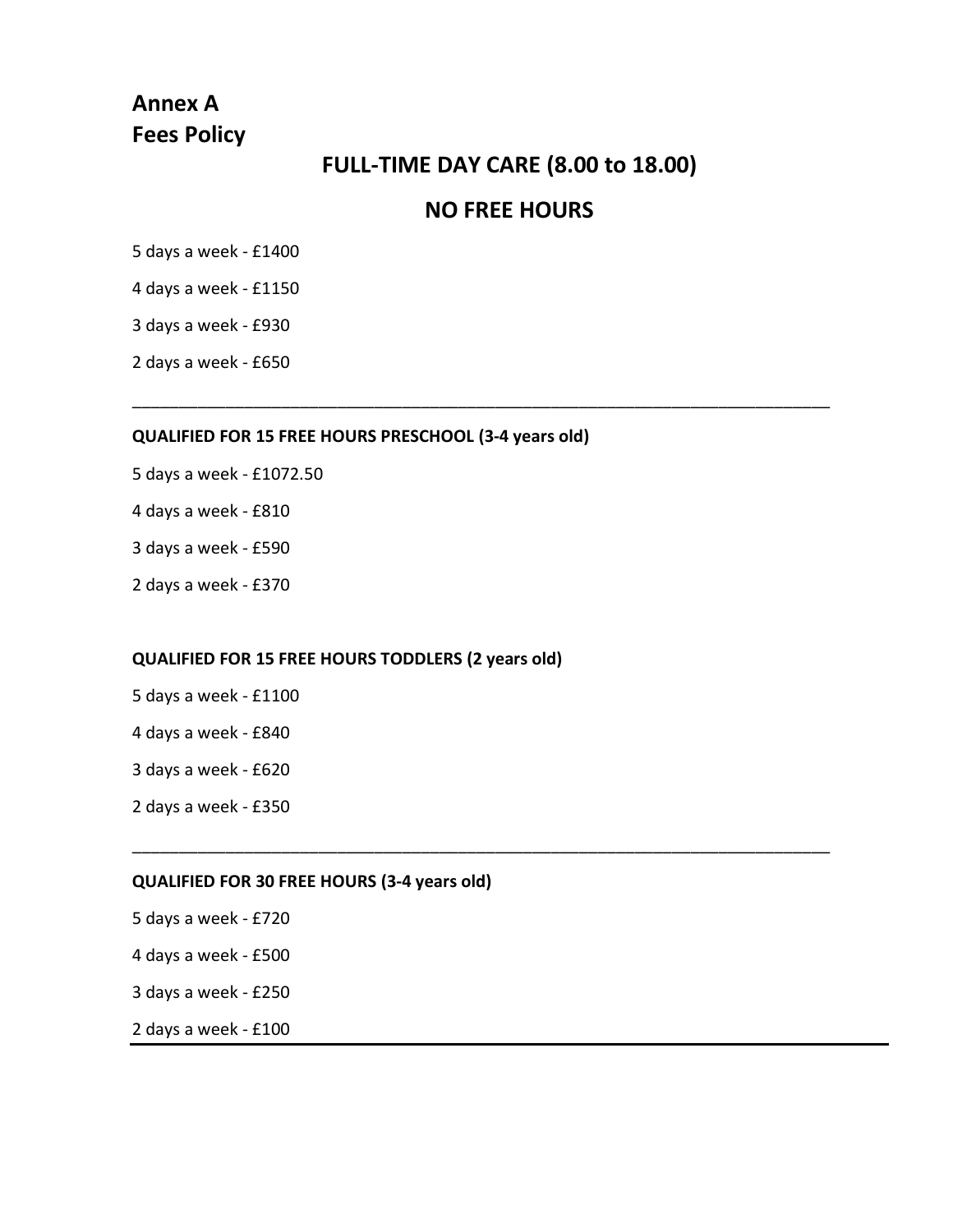# **PART-TIME DAY CARE (9.00 to 13.00 or 14.00 to 18.00)**

# **NO FREE HOURS**

\_\_\_\_\_\_\_\_\_\_\_\_\_\_\_\_\_\_\_\_\_\_\_\_\_\_\_\_\_\_\_\_\_\_\_\_\_\_\_\_\_\_\_\_\_\_\_\_\_\_\_\_\_\_\_\_\_\_\_\_\_\_\_\_\_\_\_\_\_\_\_\_\_\_\_

5 days a week - £850

4 days a week - £690

3 days a week - £520

2 days a week - £350

#### **QUALIFIED FOR 15 FREE HOURS PRESCHOOL (3-4 years old)**

- 5 days a week £510
- 4 days a week £350
- 3 days a week £180
- 2 days a week £50

#### **QUALIFIED FOR 15 FREE HOURS TODDLERS (2 years old)**

- 5 days a week £540
- 4 days a week £380
- 3 days a week £210
- 2 days a week £75

#### **QUALIFIED FOR 30 FREE HOURS (3-4 years old)**

- 5 days a week £170
- 4 days a week £50
- 3 days a week FREE OF CHARGE
- 2 days a week FREE OF CHARGE

# **SCHOOL-TIME DAY CARE (9.00 – 15.30)**

\_\_\_\_\_\_\_\_\_\_\_\_\_\_\_\_\_\_\_\_\_\_\_\_\_\_\_\_\_\_\_\_\_\_\_\_\_\_\_\_\_\_\_\_\_\_\_\_\_\_\_\_\_\_\_\_\_\_\_\_\_\_\_\_\_\_\_\_\_\_\_\_\_\_\_

# **NO FREE HOURS**

5 days a week - £1260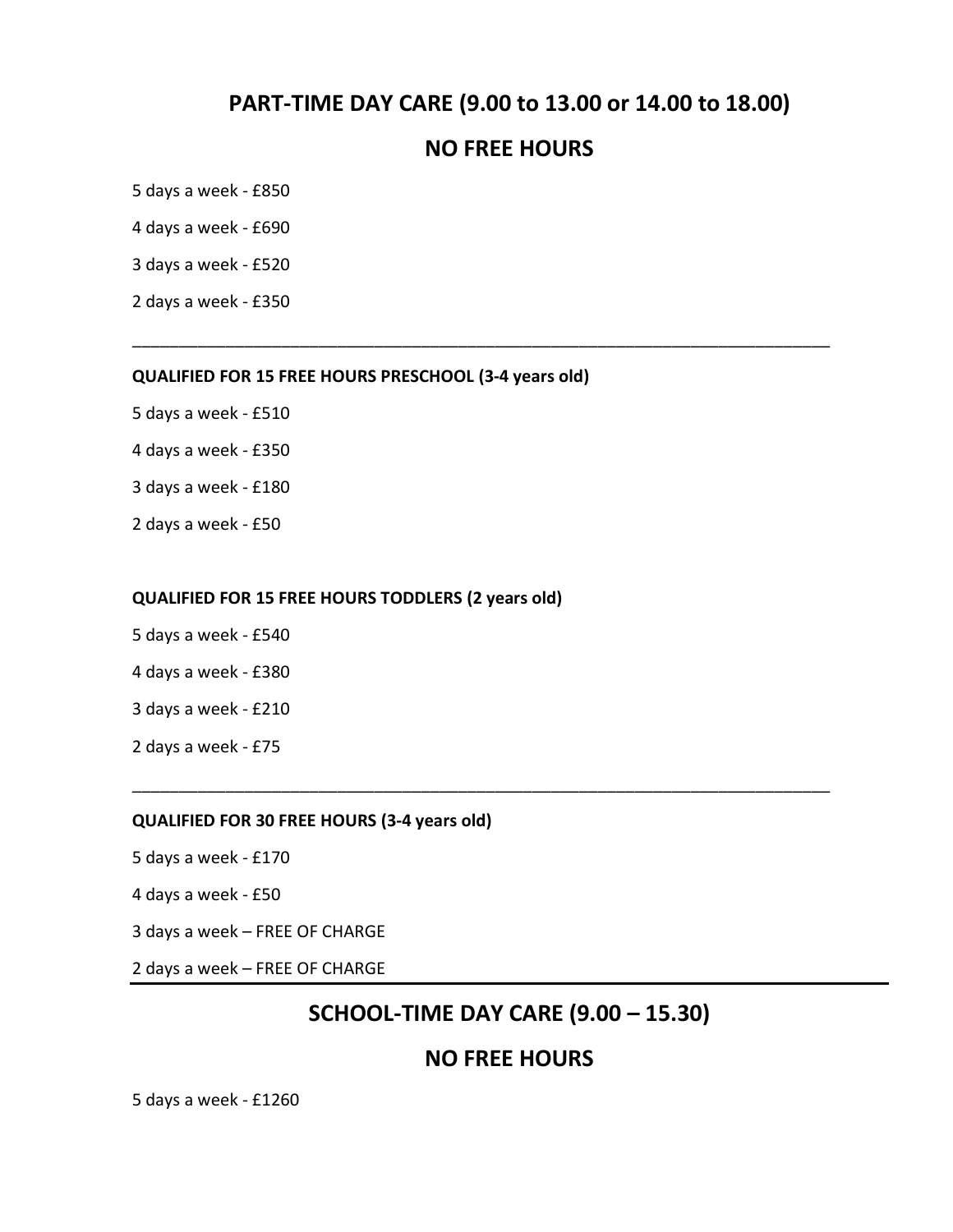- 4 days a week £1035
- 3 days a week £835
- 2 days a week £585

### **QUALIFIED FOR 15 FREE HOURS PRESCHOOL (3-4 years old)**

- 5 days a week £965
- 4 days a week £730
- 3 days a week £530
- 2 days a week £335

### **QUALIFIED FOR 15 FREE HOURS TODDLERS (2 years old)**

- 5 days a week £990
- 4 days a week £760
- 3 days a week £555
- 2 days a week £315

### **QUALIFIED FOR 30 FREE HOURS (3-4 years old)**

- 5 days a week £650
- 4 days a week £450
- 3 days a week £225
- 2 days a week £90

# **Annex B**

### **DAY SCHEDULE**

### **Dreamers room (2-3 years old)**

- **8.00 – 9.00** Children arriving to the nursery. Free play time. Breakfast is served for 8.00am arrivals at 8.30
- **9.00 – 9.30** 9.00am arrivals. Breakfast. Please, arrive by 9.15 if you want your child to have breakfast in the nursery
- **9.30 – 10.30** Outdoor time (play and learn)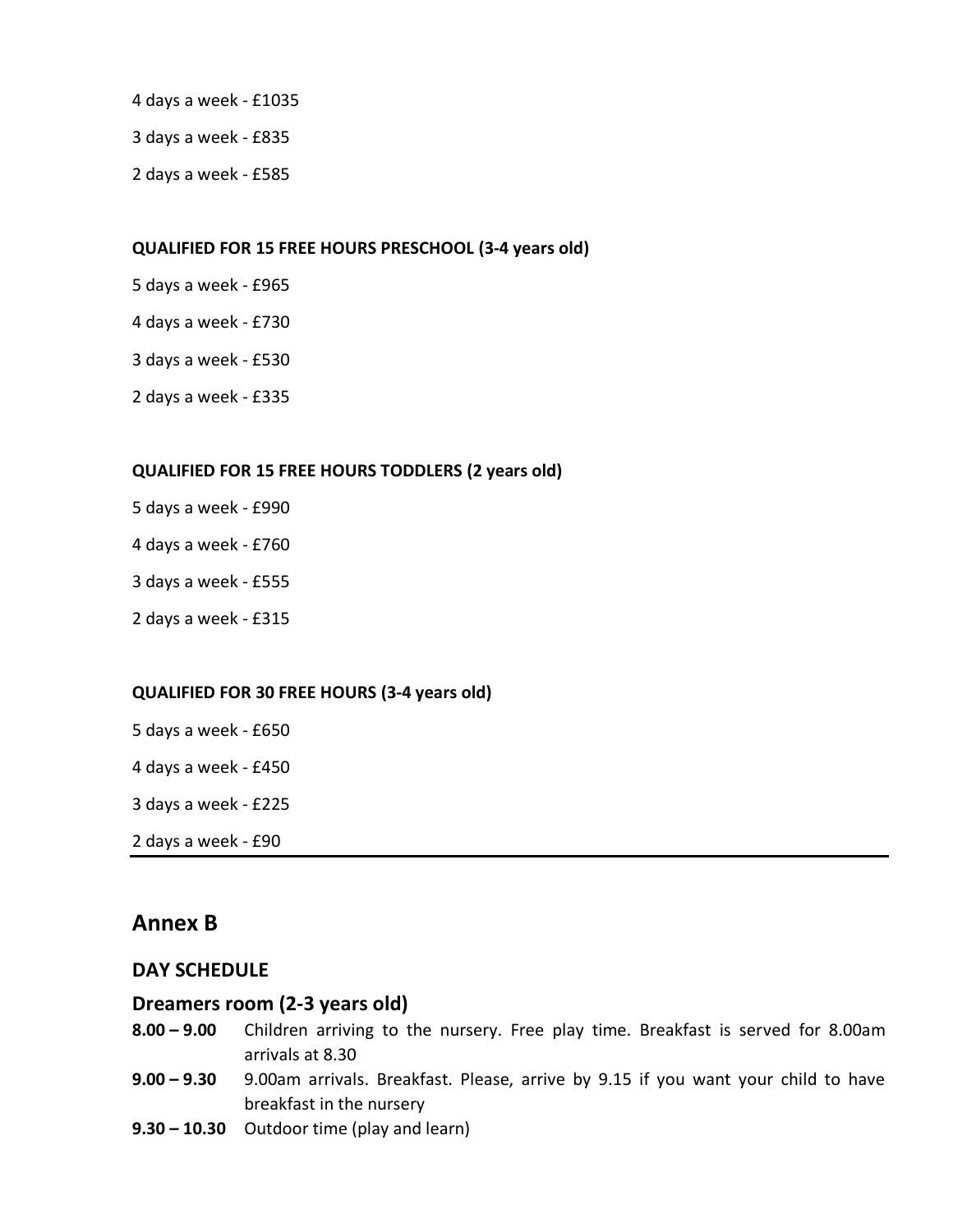- **10.45 – 11.00** Morning snack
- **11.00 – 11.30** Learning activity
	- Monday: Broadway Classes Music sensory
	- Tuesday: Early Math and Science
	- Wednesday: Early Literacy and Role Play
	- Thursday: Babylon class
	- Friday: Cooking class
- **11.30 – 11.45** Free play
- **11.45 – 12.15** Circle time and scheduled activity
- **12.15 – 12.30** Story time
- **12.30 – 13.00** Lunch time
- **13.00** Home time for part-time children
- **13.00 – 15.00** Nap time for sleeping children.

Quiet time for non-sleeping children. The quiet time activities include both free play and adult-initiated activities. This is also time for one-to-one activities and foreign language development classes.

- **15.15 – 15.30** Afternoon snack
- **15.30 – 16.30** Outdoor time.
- **16.30 – 17.00** Yoga and mindfulness activities/Arts and Crafts/Nature Explorers activities.

This activities can be held outdoors depending on the weather conditions

- **17.15 – 17.45** Dinner time
- **17.45 – 18.00** Home time

# **Explorers room (3-4 years old)**

- **8.00 – 9.00** Children arriving to the nursery. Free play time. Breakfast is served for 8.00am arrivals at 8.30
- **9.00 – 9.30** 9.00am arrivals. Breakfast. Please, arrive by 9.15 if you want your child to have breakfast in the nursery
- **9.30 – 10.00** Circle time and scheduled activity
- **10.00 – 10.45** Learning activity
	- Monday: Broadway Classes Drama class
	- Tuesday: Literacy and Phonics
	- Wednesday: Early Math and Science
	- Thursday: Literacy and Babylon class
	- Friday: Cooking class
- **10.45 – 11.00** Morning snack
- **11.00 – 12.15** Outdoor time (play and learn)
- **12.15 – 12.30** Story time
- **12.30 – 13.00** Lunch time